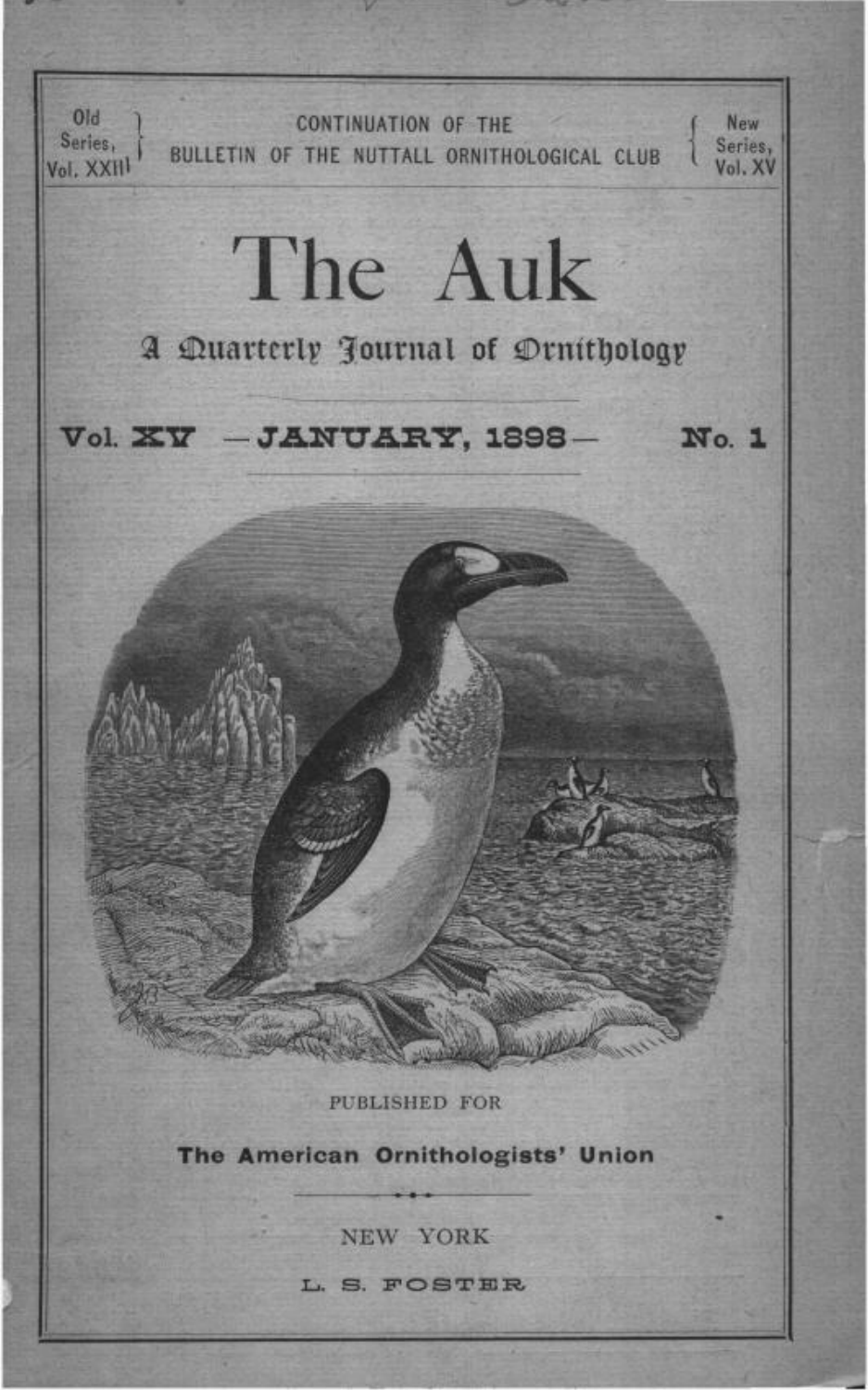# CONTENTS.

|                                                                                                      | PAGE   |
|------------------------------------------------------------------------------------------------------|--------|
| IN MEMORIAM: CHARLES EMIL BENDIER. By J. C. Merrill. (Frontispiece.)                                 |        |
| THE CAYSNNE SWIFT, Panyptila cayennensis (GMELIN). By Charles W. Richmond. (Plate I.)                |        |
| WILLIAM SWAINSON TO JOHN JAMES AUDUBON. (A hitherto unpublished Letter.)<br>By Dr.<br>Elliott Couez. |        |
| NOTES ON THE BIRDS OF FORT SHERMAN, IDANO. By J. C. Merrill, Major and Surgeon,                      | EE.    |
| U. S. Army. (Concluded.)                                                                             |        |
|                                                                                                      | 14     |
| THE GREAT ROOSTS ON GARBERRY ISLAND, OPPOSITE NORTH ST. LOUIS, Mo. By Offo<br>Widmann.               |        |
|                                                                                                      | $22 -$ |
| THE BREEDING OF THE CAROLINA PAROQUET IN CAPTIVITY. By Dr. Nowotny.                                  | 28     |
| DESCRIPTION OF A NEW Amazilia. By Harry C. Oberholser.                                               | 32     |
| TWO NEW BIRDS FROM THE PACIFIC COAST OF AMERICA- By A. W. Anthony.                                   |        |
|                                                                                                      | 30     |
| FOUR SEA BIRDS NEW TO THE FAUNA OF NORTH AMERICA. By A. W. Anthony.                                  | $38 -$ |
| Syrnium occidentale caurinum, A NEW OWL FROM THE PUGET SOUND REGION. By C. Hart<br>Метелем.          |        |
|                                                                                                      | 39.    |
| THE TEENS OF GREAT GULL ISLAND, N. Y., DURING 1897. By J. Harris Reed.                               | 40     |
| FIFTEENTH CONGRESS OF THE AMERICAN CHAIRMAN SHARP IT  B. F.L. P.F.                                   |        |

- FIFTRENTIE CONGERS OF THE AMERICAN ORNITHOLOGISTS' UNION. By John H. Sage. 43<br>
GENERAL CONGERS on the Egg of the Marbled Murrelet, 49: Gull Dick, 49: An Uncommon in post-ministrations, 50: The Glossy Ibis in Western New Y
- RECENT LITERATURE. -- Elliot's Shore Birds, 2d Ed., 63; Elliot's Gallinaceous Game Birds of North America, 61; Gibson's 'Studio Neighbors,' 65; 'Bird Neighbors,' 66; The New 'Birderaft,' 66; Dixon's 'Migration of Birds,'
- CORRESPONDENCE Habits of the Maryland Yellow-Throat, 75; the Fauna of Muskeget Island-A Protest, 75.

NOTES AND NEWS. - Public Meeting of the New York Audubon Society, 78; Miss M. R. Audubon's ' Audubon and His Journals,' 78; Personals, 79; New York Zoölogical Society, 79; A. O. U. Committee on Bird Protection, 80.

81

REPORT OF THE A. O. U. COMMITTEE ON PROTECTION OF NORTH AMERICAN BIRDS

'THE AUK,' published as the Organ of the AMERICAN ORNITHOLOGISTS' UNION, is edited by Dr. J. A. ALLEN, with the assistance of Mr. F. M. CHAP-MAN.

TERMS :- \$3.00 a year, including postage, strictly in advance. Single numbers, 75 cents. Free to Honorary Members, and to Active and Associate Members of the A.O.U. not in arrears for dues.

Subscriptions and Advertisements should be addressed to the publisher, L. S. FOSTER, 33 PINE STREET, NEW YORK, N. Y. Foreign Subscribers may obtain 'THE AUK' through GURNEY AND JACKSON, I PATERNOSTER ROW, LONDON.

All articles and communications intended for publication, and all books and publications for notice, should be sent to Dr. J. A. ALLEN, AMERICAN MUSEUM OF NATURAL HISTORY, CENTRAL PARK, NEW YORK CITY.

AUTHORS' SEPARATES.

Authors of general articles will receive 25 separates of their articles gratis. Additional copies may be ordered, if desired, but such orders must always accompany the manuscript. The prices of separates are as follows:

| No. of<br>copies. | Number of pages of article. |                        |                        |                        |                       |                        |                            | Covers                 |
|-------------------|-----------------------------|------------------------|------------------------|------------------------|-----------------------|------------------------|----------------------------|------------------------|
|                   | æ                           |                        | 8 <sub>1</sub>         | 12                     | 16                    | $^{24}$                | 3 <sup>2</sup>             | and<br>Title.          |
| 50<br>75<br>100   | \$.90<br>CO.1<br>1.15       | \$1.35<br>07.1<br>1.65 | \$2.25<br>2.40<br>2.65 | \$2.70<br>2.95<br>3.15 | \$3.80<br>400<br>4.20 | \$6.00<br>0.50<br>7.00 | \$7.20<br>$7 - 75$<br>8.00 | \$1.00<br>1.35<br>1.50 |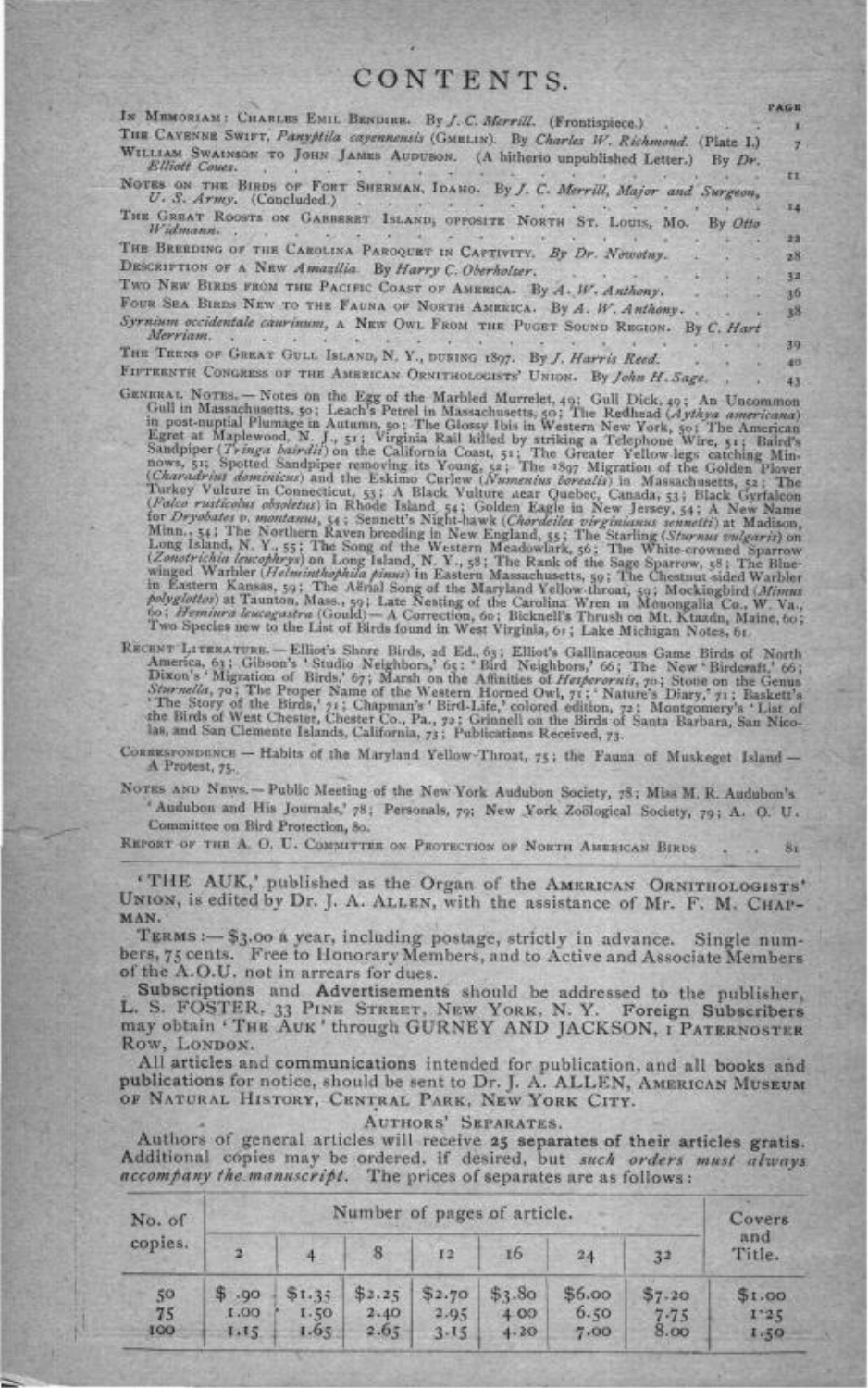OLD SERIES, *CONTINUATION OF THE (NEW SERIES, VOL. XXIII ) BULLETIN OF THE NUTTALL ORNITHOLOGICAL CLUB. (VOL. XV* 



PUBLISHED FOR The American Ornithologists' Union

> NEW YORK L. S. FOSTER 1898

ROLLER MONTEEUT, LEARN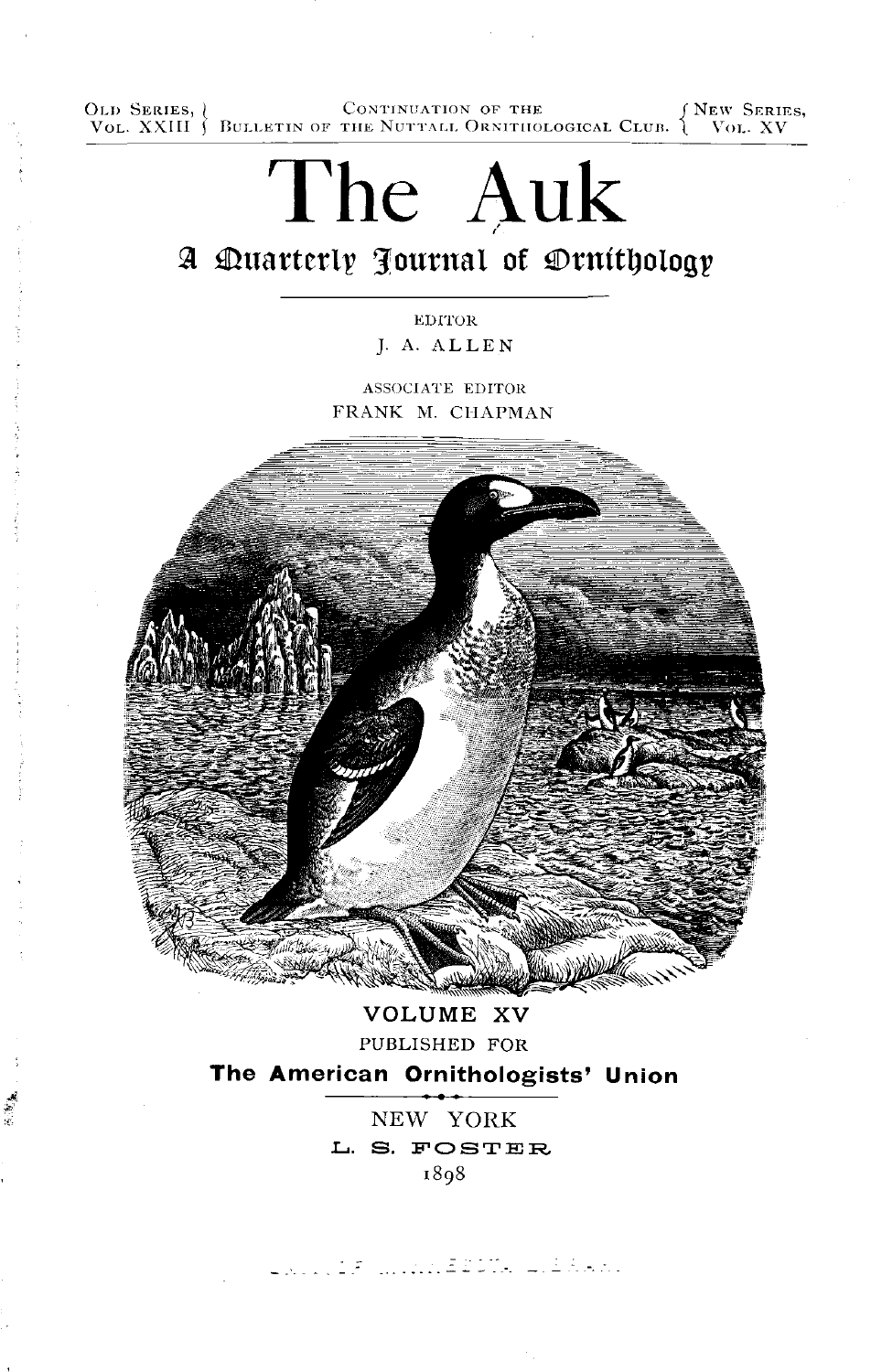## CONTENTS OF VOLUME XV.

## NUMBER I.

**PAGE** 

| IN MEMORIAM: CHARLES EMIL BENDIRE. By J. C. Merrill.                                              |     |
|---------------------------------------------------------------------------------------------------|-----|
| $(Frontis piece.)$                                                                                |     |
| THE CAYENNE SWIFT, Panyptila cayennensis (GMELIN). By Charles                                     |     |
| W. Richmond. (Plate I.) (1998).<br><b>Contract Contract</b>                                       |     |
| WILLIAM SWAINSON TO JOHN JAMES AUDUBON. (A hitherto un-                                           |     |
| published Letter.) By Dr. Elliott Coues.                                                          | 11  |
| NOTES ON THE BIRDS OF FORT SHERMAN, IDAHO. By J. C.                                               |     |
|                                                                                                   |     |
| <i>Merrill, Major and Surgeon, U. S. Army.</i> (Concluded.).                                      | 14  |
| THE GREAT ROOSTS ON GABBERET ISLAND, OPPOSITE NORTH ST.                                           |     |
| Louis, Mo. By Otto Widmann.<br><b>Contract Contract</b>                                           | 22  |
| THE BREEDING OF THE CAROLINA PAROQUET IN CAPTIVITY. By                                            |     |
| Dr. Nowotny.<br><b>Contractor</b><br>$\bullet$ - $\bullet$ - $\bullet$ - $\bullet$                | 28  |
| DESCRIPTION OF A NEW Amazilia. By Harry C. Oberholser.                                            | 32  |
| TWO NEW BIRDS FROM THE PACIFIC COAST OF AMERICA. By A.                                            |     |
|                                                                                                   | 36  |
| FOUR SEA BIRDS NEW TO THE FAUNA OF NORTH AMERICA. By                                              |     |
| A. W. Anthony.<br>the contract of the contract of the contract of the contract of the contract of | 38  |
| Syrnium occidentale caurinum, A NEW OWL FROM THE PUGET                                            |     |
| SOUND REGION. By C. Hart Merriam.                                                                 | 39. |
| THE TERNS OF GREAT GULL ISLAND, N.Y., DURING 1897. By J.                                          |     |
| Harris Reed.<br>the contract of the contract of                                                   |     |
| FIFTEENTH CONGRESS OF THE AMERICAN ORNITHOLOGISTS' UNION.                                         | 40  |
|                                                                                                   |     |
| By John H. Sage. .<br>. The contract of the contract of the contract of $\mathcal{A}$             |     |

#### GENERAL NOTES.

Notes on the Egg of the Marbled Murrelet, 49; Gull Dick, 49; An Uncommon Gull in Massachusetts, 50; Leach's Petrel in Massachusetts, 50; The Redhead (Aythya americana) in post-nuptial plumage in So a The Remeater (Aylaya americana) in post-huptial plumage in<br>Autumn, 50; The Glossy Ibis in Western New York, 50; The Amer-<br>ican Egret at Maplewood, N. J., 51; Virginia Rail killed by striking<br>a Telephone Wire, 51; Bair of the Golden Plover (Charadrius dominicus) and the Eskimo Curlew<br>Numenius borealis) in Massachusetts, 52; The Turkey Vulture in

# 1401313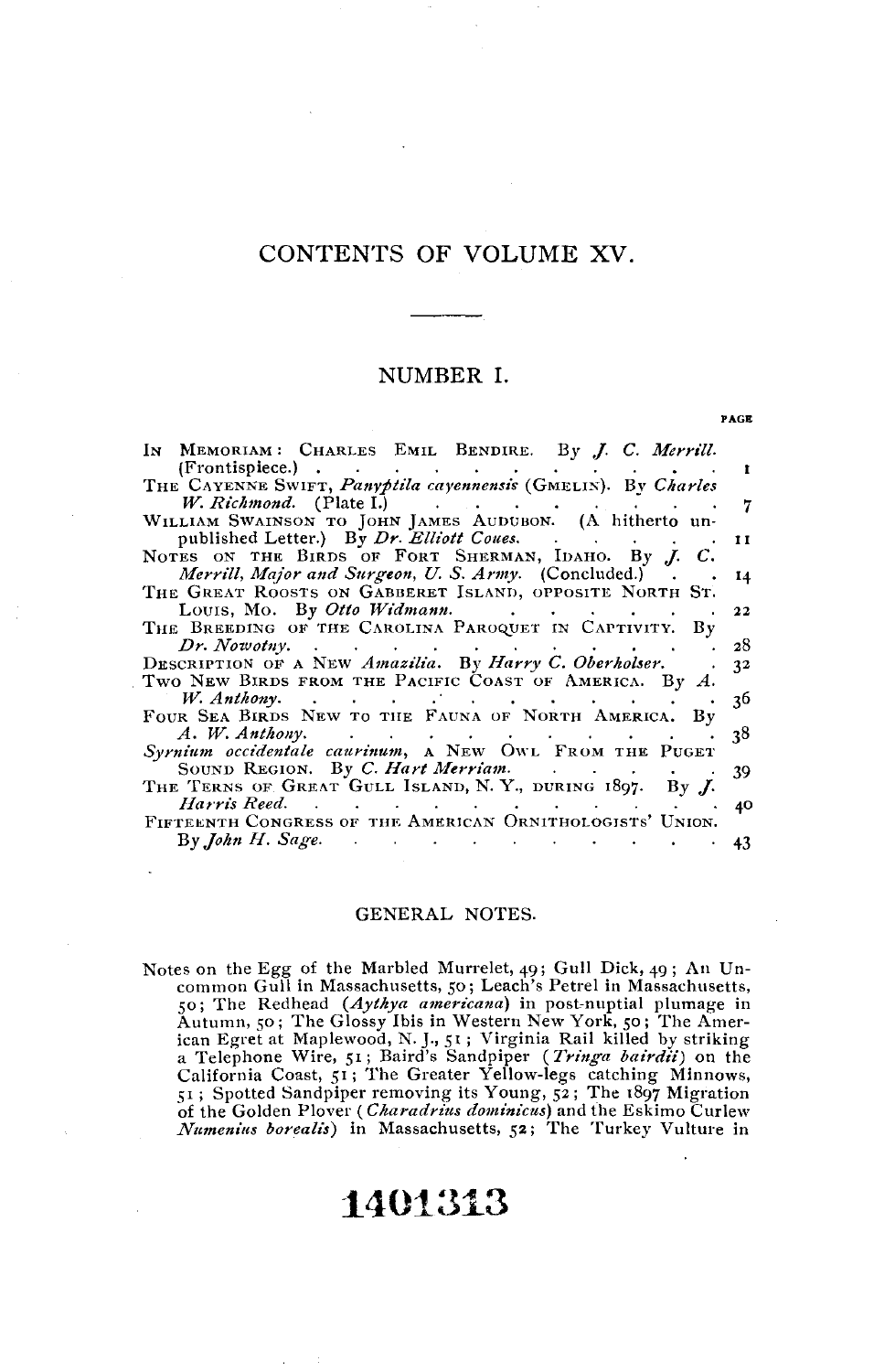Connecticut, 53; A Black Vulture near Quebec, Canada, 53; Black<br>Gyrfalcon (Falco rusticolus obsoletus) in Rhode Island, 54; Golden Gyrtalcon (*Falco rusticolus obsoletus*) in Rhode Island, 54; Golden<br>Eagle in New Jersey, 54; A New Name for *Dryobates v. montanus*,<br>54; Sennett's Night-hawk (*Chordeils virginianus sennetti*) at Madi-<br>son, Minn., 54; Th Sage Sparrow, 58; The Blue-winged Warbler (*Helminthophila pinus*) in Eastern Massachusetts, 59; The Chestnut-sided Warbler in Eastern Kansas, 59; The Aërial Song of the Maryland Yellow-throat, 59; Mockingbird (Mimus polyglotios) at Taunton, Mass., 59; Late Nesting of the Carolina Wren in Monongalia Co., W. Va., 60; Hemiura leucogastra (Gould) - A Correction, 60; Bicknell's Thrush on Mt. Ktaadn, Maine, 60; Two species new to the List of Birds found in West Virginia, 61; Lake Michigan Notes, 61.

#### RECENT LITERATURE.

Elliot's Shore Birds, 2d Ed., 63; Elliot's Gallinaceous Game Birds of North America, 63; Gibson's 'Studio Neighbors,' 65; 'Bird Neighbors,' 66; The New 'Birdcraft,' 66; Dixon's 'Migration of Birds,' 67; bors, oo; The New 'Birdcraft, oo; Dixon s 'Migration of Birds, o7;<br>Marsh on the Affinities of *Hespervinis*, 70; Stone on the Genus<br>Sturnella, 70; The Proper Name of the Western Horned Owl, 71;<br>Sturnella, 70; The Proper Na 73; Publications Received, 73.

#### CORRESPONDENCE.

#### Habits of the Maryland Yellow-throat, 75; the Fauna of Muskeget Island —  $\Lambda$  Protest, 75.

#### NOTES AND NEWS.

Public Meeting of the New York Audubon Society, 78; Miss M. R.<br>Andubon's 'Audubon and His Journals,' 78; Personals, 79; New<br>Evon Zoölogical Society, 79; A. O. U. Committee on Bird Protection, 80.

REPORT OF THE A. O. U. COMMITTEE ON PROTECTION OF NORTH AMERICAN BIRDS.  $\sim$ **Service State**  $\sim 10^{-11}$ **Contract Contract** . 81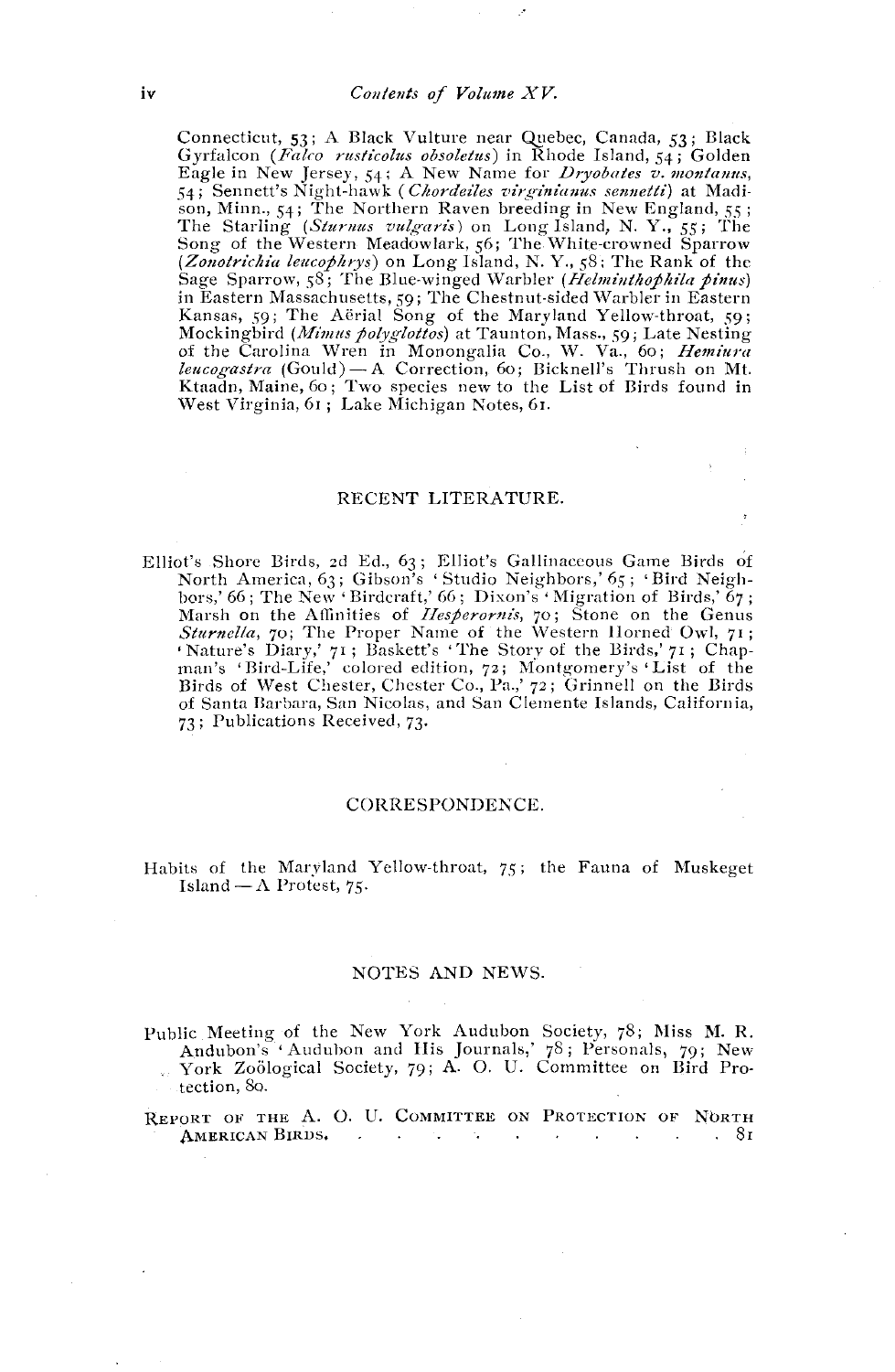## NUMBER II.

| WITH BOB-WHITE IN MEXICO. By E. W. Nelson. (Plate II.) . 115      |
|-------------------------------------------------------------------|
| SUMMER BIRDS OF SITKA, ALASKA. By Joseph Grinnell. 122            |
| THE SUMMER BIRDS OF THE WEST VIRGINIA SPRUCE BELT. By William     |
| .131                                                              |
| NESTING HABITS OF ANTHONY'S VIREO. By C. W. and J. H. Bowles. 138 |
| PETRELS OF SOUTHERN CALIFORNIA. By A. W. Anthony. 140             |
| THE ECONOMIC VALUE OF THE WHITE-BELLIED NUTHATCH AND              |
| BLACK-CAPPED CHICKADEE. By E. Dwight Sanderson. 144               |
| NOTES ON CERTAIN SPECIES OF MEXICAN BIRDS. By E. W. Nelson. 155   |
| BREEDING HABITS OF THE AMERICAN ROBIN (Merula migratoria)         |
| IN EASTERN MASSACHUSETTS. By Reginald Heber Howe, Jr. 162         |
| THE TERNS OF MUSKEGET ISLAND, MASSACHUSETTS. By George H.         |
| Macbow<br>.68                                                     |

SOME NEW RACES OF BIRDS FROM EASTERN NORTH AMERICA. BV **Contract Contract**  $\sim$   $\sim$  $\sim$  $. 173$ 

#### GENERAL NOTES.

Brünnich's Murre (Uria lomvia) at Ottawa, Canada, 183; Ross's Gull (*Rhodustethia rosea*) on Bering Island, 183; The Scarlet Ibis — A Correction, 183; Colinus virginianus in Peculiar Plumage, 184; The Passenger Pigeon (*Ectopistes migratorius*) in Wisconsin and Nebraska, 184; Geotrygon chrysia again at Key West, 185; The California Vulture in Santa Barbara Co., Cal., 185; Occurrence of the<br>Spotted Screech Owl (Megascops aspersus) in Arizona, 186; Great Gray Owl (Scotiaptex cinerea) in Minnesota, 186; Note on Spectyto cunicularia obscura Stephens, 187; Amazilia cerviniventris chalconota<br>- A Correction, 188; Lewis's Woodpecker Storing Acorns, 188; Occurrence of Leconte's Sparrow (Ammodramus leconteii) at Ithaca, N. Y., 188; The Sea-side Sparrow on Cape Cod in Winter, and other Notes, 189; Lincoln's Sparrow in New Brunswick, 189, Rank of the Sage Sparrow, 190; Wintering of the Towhee (Pipilo erythrophthal-<br>mus) at Rockaway Beach, L. I., 190; The Rose-breasted Grosbeak in<br>California, 190; The Philadelphia Vireo (Vireo philadelphicus), 191; Cairns's Warbler (*Dendroica certificate view pathanis)*, 191;<br>Migration, 192; Carolina Wren at Lyme, Conn., in Georgia on<br>Migration, 192; Carolina Wren at Lyme, Conn., in Winter, 192;<br>Long-billed Marsh Wren in New Brunswi in Birds in Autumn, 194; Remarkable Ornithological Occurrences in Nova Scotia, 195; Occasional Visitants at San Geronimo (Nicasio Township), Marin Co., California 196; California Bird Notes, 197.

## RECENT LITERATURE.

Audubon and His journals, 198; Miss Merriam's 'Birds of Village and Field, 206; Hair and Feathers, 207; Baur on Birds of the Galapagos<br>Archipelago, 207; Bulletin of the B.O.C., 208; Publications Received.  $208$ .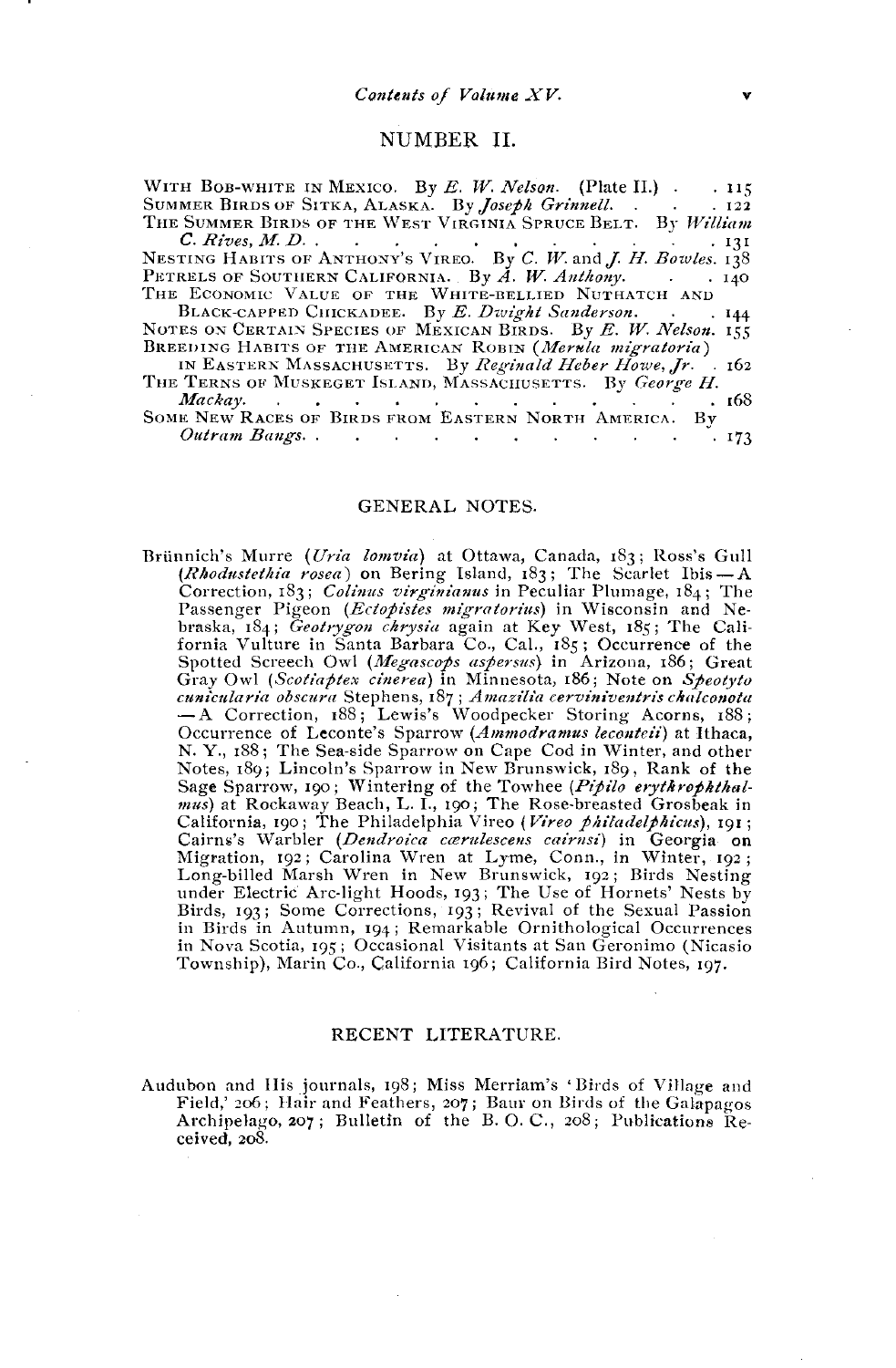#### CORRESPONDENCE.

#### The Fauna of Muskeget Island - A Reply, 210; The Short-eared Owls of Muskeget Island, 211; An Untrustworthy Observer, 213.

## NOTES AND NEWS.

Obituary. - Dr. Andreas Johan Malmgren, 214; Dr. F. G. Herman August Mojsisovics, 215; New Pnblications, 215; Ornithological Societies,  $216.$ 

## NUMBER III.

| THE IMPERIAL IVORY-BILLED WOODPECKER, Campephilus imperialis                                                                                                                                                                   |
|--------------------------------------------------------------------------------------------------------------------------------------------------------------------------------------------------------------------------------|
| (GOULD). By E. W. Nelson. Plate III. $\cdots$ 217                                                                                                                                                                              |
| DESCRIPTIONS OF SUPPOSED NEW GENERA, SPECIES, AND SUB-                                                                                                                                                                         |
| SPECIES OF AMERICAN BIRDS. I. FRINGILLIDÆ. By Robert                                                                                                                                                                           |
| Ridgway. 223 NOTES ON THE NESTING OF THE FORK-TAILED PETREL (Oceano                                                                                                                                                            |
|                                                                                                                                                                                                                                |
| droma furcata). By Joseph Mailliard. (and a control of the set of the set of the set of the set of the set of the set of the set of the set of the set of the set of the set of the set of the set of the set of the set of th |
| LAND BIRDS OBSERVED IN MIDWINTER ON SANTA CATALINA                                                                                                                                                                             |
| ISLAND, CALIFORNIA. By Joseph Grinnell. 233                                                                                                                                                                                    |
| GEOGRAPHICAL RACES OF Harporhynchus redivivus. By Joseph                                                                                                                                                                       |
| .236                                                                                                                                                                                                                           |
| THE SAN NICOLAS ROCK WREN. By Joseph Grinnell<br>.237                                                                                                                                                                          |
| A MONTH WITH THE GOLDFINCHES. By Mary Emily Bruce<br>.239                                                                                                                                                                      |
| OUR SMALL EASTERN SHRIKES. By William Palmer.<br>.244                                                                                                                                                                          |
| DESCRIPTIONS OF TWO NEW BIRDS FROM THE SANTA BARBARA                                                                                                                                                                           |
| ISLANDS, SOUTHERN CALIFORNIA. By Edgar A. Mearns.<br>258                                                                                                                                                                       |
| YOUNG PLUMAGES OF MEXICAN BIRDS. By Richard C. McGregor. 264                                                                                                                                                                   |
| DESCRIPTION OF A NEW Ammodramus FROM LOWER CALIFORNIA.                                                                                                                                                                         |
| $By$ Richard C. McGressor. $\qquad \qquad \cdot \qquad \cdot \qquad \cdot \qquad \cdot \qquad \cdot \qquad \cdot \qquad 265$                                                                                                   |

#### GENERAL NOTES.

The Pacific Kittiwake (*Rissa tridactyla pollicaris*) in Lower California,<br>267; Capture of the Short-tailed Albatross on the coast of Southern 2017, Capture of the Shellarope (*Steganopus tricolor*) at Ocean<br>California, 267; Wilson's Phalarope (*Steganopus tricolor*) at Ocean<br>City, N. J., 268; Unusual Nesting Site of Kingbird, 268; Early<br>Arrival of the Kingbird a Jay, 269; Probable Polygamy of the Great-tailed Grackle (Quiscalus and Court is, 269; McKay's Snowflake (Plectrophenax hyperboreus) at Bethel, Alaska, 269; Notes on the Black Seaside Finch (Ammodramus nigrescens), 270; Nesting Instincts of Swallows, 271; Notes on Generic Names of Certain Swallows, 271; Accidental death of a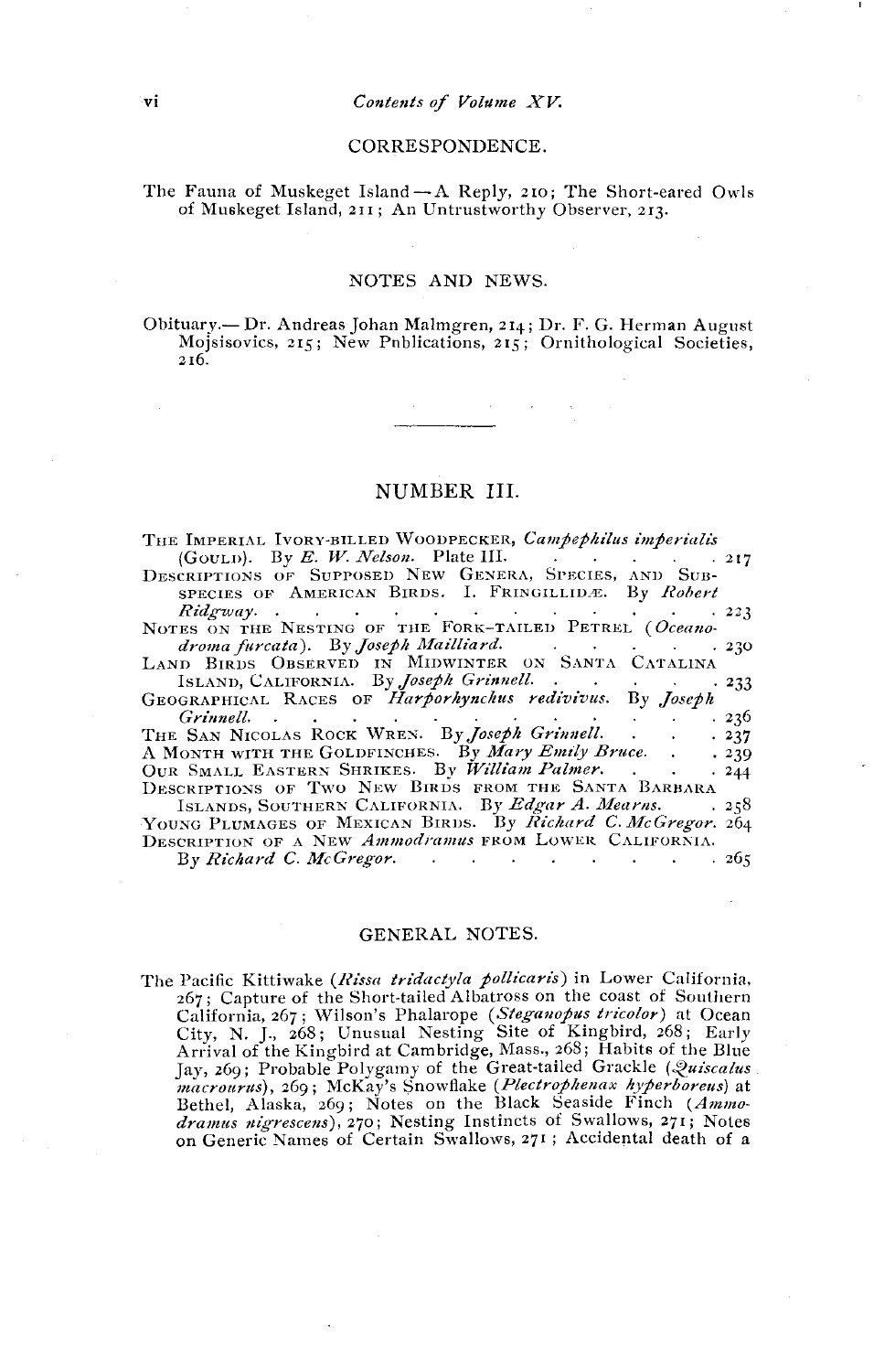Hooded Warbler (Sylvania mitrata), 272; Notes on the Nesting of Palmer's Thrasher at El Plomo, Sonora, Mexico, 272; Carolina Wren at Lyme, Conn., 274; Nesting Habits of the Robin, 274; Notes from Ontario, 274; An Addition and a Correction to the List of North Carolina Birds, 275.

## RECENT LITERATURE.

Two New Popular Bird Books, 275; Cory's Ducks, Geese and Swans, 278; Chapman on Mexican Birds, 279; Hornaday on the destruction of our Birds and Mammals, 280; Sketches of Some Common Birds,<br>281; Oölogical Abnormalities, 281; Rowley's 'Art of Taxidermy,'<br>282; Birds of Los Angeles Co., Calif., 283; Sage's List of Portland,<br>Conn., Birds, 284; Worcester a

## NOTES AND NEWS.

Obituary, - Osbert Salvin, Dr. George Baur, 286; Ornithological Explorations,  $287$ ; Connecticut Audubon Society,  $288$ ; Wisconsin Bird Day Law, 288.

## NUMBER IV.

| KIRTLAND'S WARBLER (Dendroica kirtlandi). By Frank M. Chap-                                                                                                                                                                         |
|-------------------------------------------------------------------------------------------------------------------------------------------------------------------------------------------------------------------------------------|
| .289                                                                                                                                                                                                                                |
| CANON XL, A.O. U. CODE. By D. G. Elliot, F. R. S. E. 294                                                                                                                                                                            |
| A DEFENSE OF CANON XL OF THE A.O.U. CODE. By J. A. Allen. 298                                                                                                                                                                       |
| DESCRIPTION OF A NEW NORTH AMERICAN THRUSH. By Harry C.                                                                                                                                                                             |
|                                                                                                                                                                                                                                     |
| Oberholser. 303<br>THE SUMMER BIRDS OF SAN MIGUEL COUNTY NEW MEXICO. By                                                                                                                                                             |
| Walton I. Mitchell. <b>Example 2</b> is the contract of the contract of the contract of the contract of the contract of the contract of the contract of the contract of the contract of the contract of the contract of the contrac |
| AVIFAUNA OF THE REVILLAGIGEDO ISLANDS. By A. W. Anthony. . 311                                                                                                                                                                      |
| NEW SPECIES, ETC., OF AMERICAN BIRDS. - II. FRINGILLIDÆ (con-                                                                                                                                                                       |
| tinued). By Robert Ridgway. 319                                                                                                                                                                                                     |
| DESCRIPTION OF A NEW SPECIES OF HUMMINGBIRD FROM ARIZONA.                                                                                                                                                                           |
|                                                                                                                                                                                                                                     |
| DESCRIPTION OF A NEW SPECIES OF Gymnostinops. By Charles W.                                                                                                                                                                         |
| Richmond. 326                                                                                                                                                                                                                       |
| BREEDING HABITS OF THE SOLITARY SANDPIPER (Totanus soli-                                                                                                                                                                            |
| <i>tarius</i> ). By C. K. Clarke, M. D. 328                                                                                                                                                                                         |